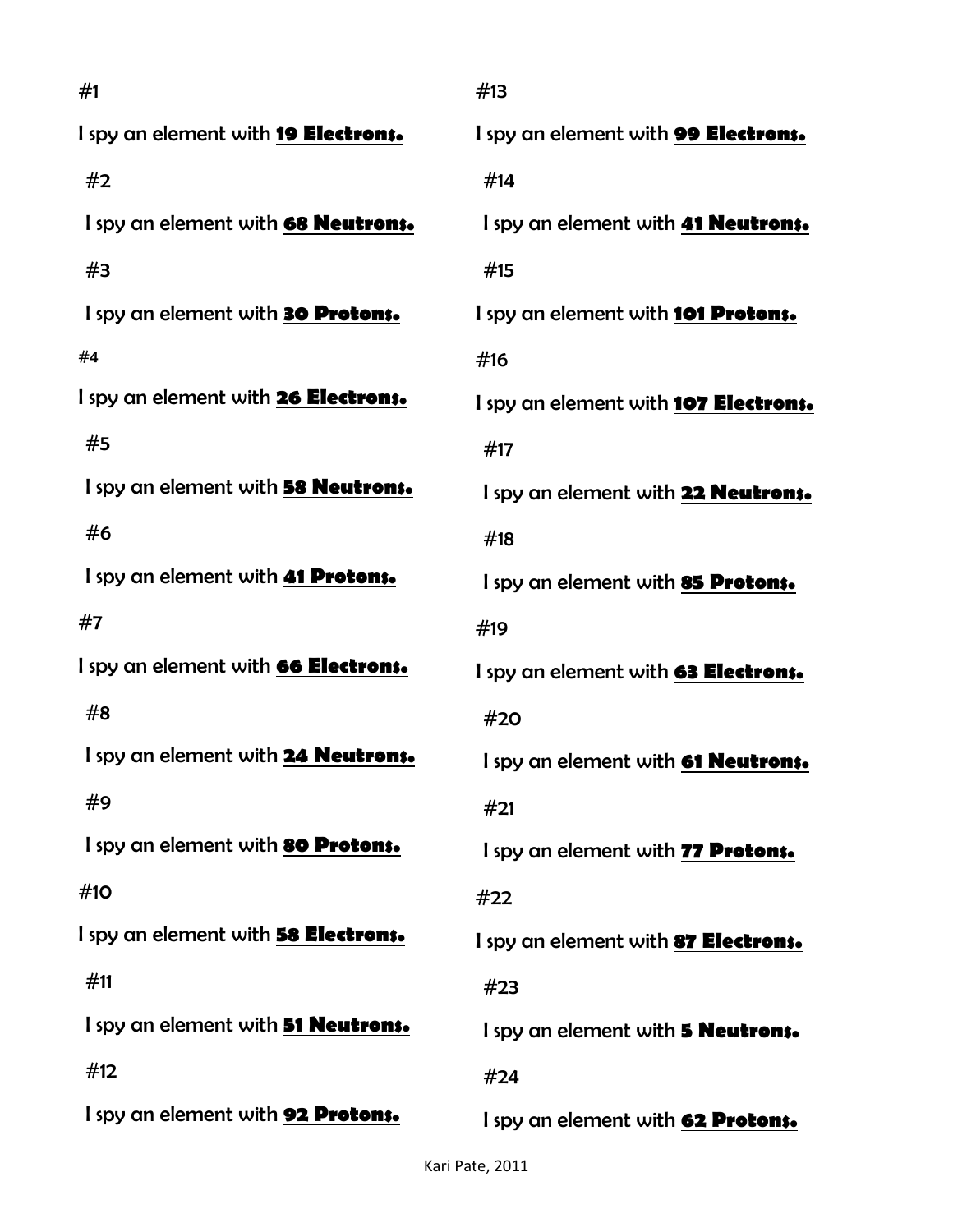| #25                                        | #37                                        |
|--------------------------------------------|--------------------------------------------|
| I spy an element with 55 Electrons.        | I spy an element with 28 Electrons.        |
| #26                                        | #38                                        |
| I spy an element with 32 Neutrons.         | I spy an element with 26 <b>Neutrons.</b>  |
| #27                                        | #39                                        |
| I spy an element with 53 Protons.          | I spy an element with 79 Protons.          |
| #28                                        | #40                                        |
| I spy an element with 83 Electrons.        | I spy an element with 82 Electrons.        |
| #29                                        | #41                                        |
| I spy an element with <b>7 Neutrons.</b>   | I spy an element with <b>8 Neutrons.</b>   |
| #30                                        | #42                                        |
| I spy an element with <b>3 Protons</b>     | I spy an element with 54 Protons.          |
| #31                                        | #43                                        |
| I spy an element with 33 Electrons.        | I spy an element with <b>38 Electrons.</b> |
| #32                                        | #44                                        |
| I spy an element with <b>18 Neutrons.</b>  | I spy an element with <b>O Neutrons.</b>   |
| #33                                        | #45                                        |
| I spy an element with <b>5 Protons.</b>    | I spy an element with 88 Protons.          |
| #34                                        | #46                                        |
| I spy an element with <b>72 Electrons.</b> | I spy an element with 24 <b>Electrons.</b> |
| #35                                        | #47                                        |
| I spy an element with <b>55 Neutrons.</b>  | I spy an element with <b>5 Neutrons.</b>   |
| #36                                        | #48                                        |
| I spy an element with <b>104 Protons.</b>  | I spy an element with <b>11 Protons.</b>   |